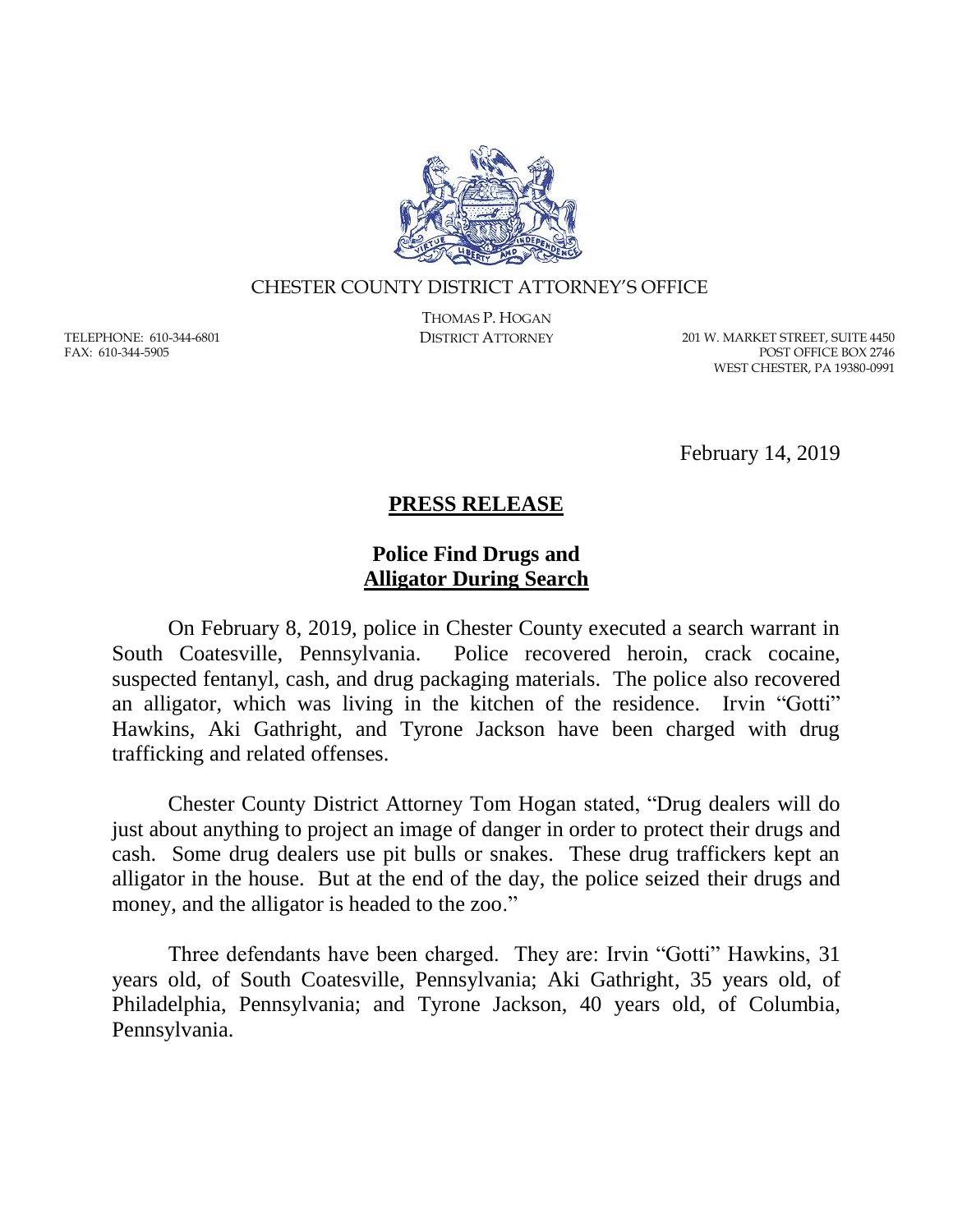The facts alleged in the criminal complaints are as follows: $<sup>1</sup>$ </sup>

On February 8, 2019, the Chester County Detectives, the South Coatesville Police Department, and the Chester County HIDTA team executed a search warrant at 111 Gibbons Avenue, South Coatesville, Chester County, Pennsylvania. Defendant Hawkins is the renter at that residence.

During the execution of the search warrant, the police found heroin, suspected fentanyl, crack cocaine, and marijuana. Police also found material for packaging and selling drugs, as well as over \$5,000 in cash. Defendants Hawkins, Gathright, and Jackson were all at the residence and all were in actual or constructive possession of drugs and drug paraphernalia.

In the kitchen of the residence, police located an alligator. The defendants claimed that the animal was a caiman, but it has since been identified as an American alligator. The juvenile alligator was approximately three feet long. An adult American alligator grows to approximately 8-10 feet in length.

The alligator has been sent to the Brandywine Zoo. The three defendants were sent to Chester County Prison.

The alligator was placed by Chester County law enforcement in the care of the Delaware Department of Natural Resources and Environmental Control's Brandywine Zoo in Wilmington, Del. The zoo will house the alligator as an educational animal this summer, after which time it will be taken to the St. Augustine Alligator Farm and Zoological Park, an Association of Zoos and Aquariums-approved facility in Florida from which the Brandywine Zoo borrows alligators for summer exhibit.

"We will provide care for the alligator and ensure it is healthy during its stay with the zoo," said Brint Spencer, the Director of DNREC's Brandywine Zoo, which is managed by DNREC's Division of Parks & Recreation. "The Brandywine" Zoo is glad we could be of assistance to Chester County law enforcement in placing the alligator in a healthy environment."

The defendants have been charged with drug trafficking and related offenses. There is no separate charge for possession of an alligator under Pennsylvania criminal law.

 $\overline{a}$ 

<sup>&</sup>lt;sup>1</sup> A criminal defendant is presumed innocent until proven guilty in court.